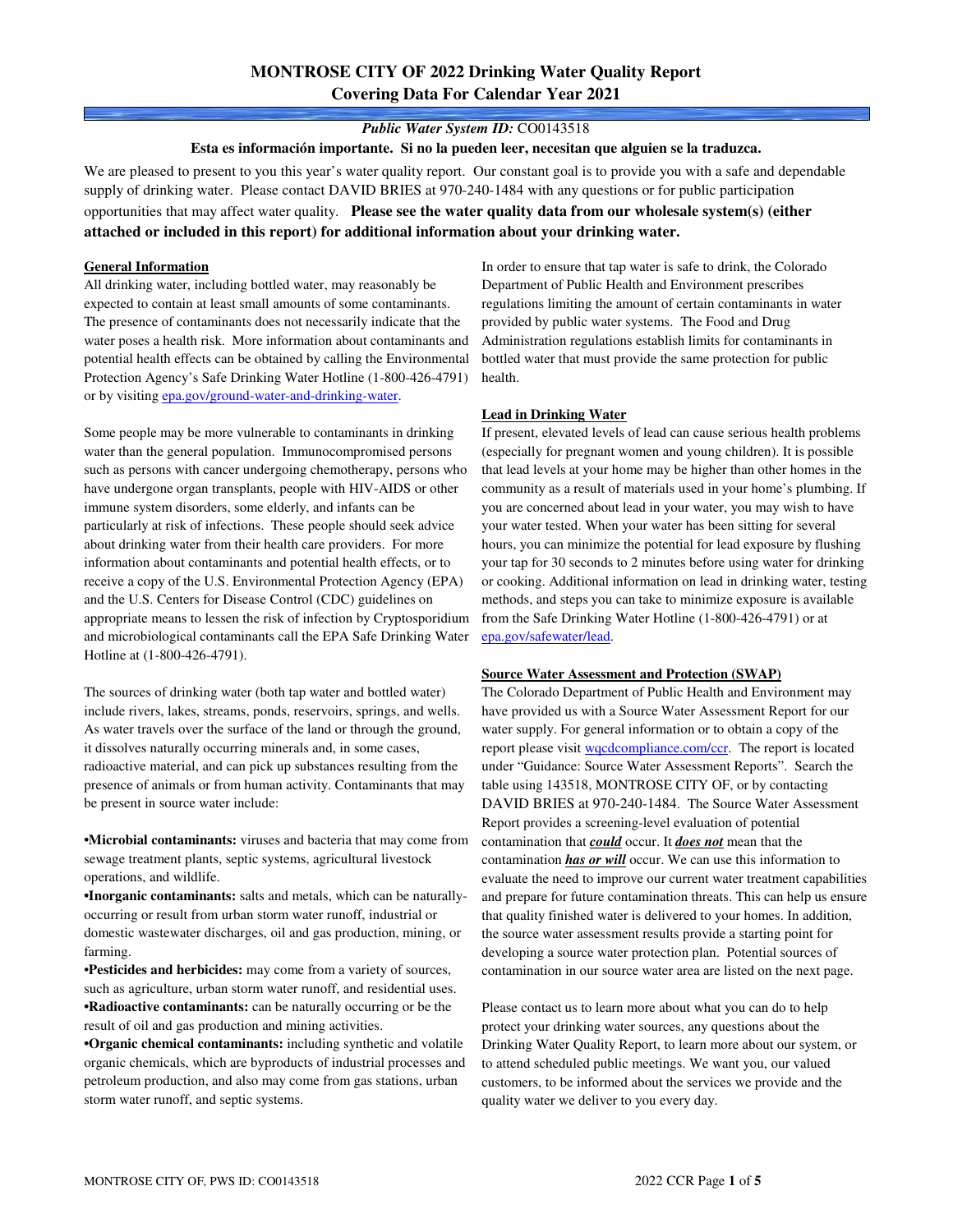## **Our Water Sources**

| <b>Sources (Water Type - Source Type)</b>                                                     | <b>Potential Source(s) of Contamination</b>                                                                                                                                                                                                                                                                                                                                                                                                                                                              |
|-----------------------------------------------------------------------------------------------|----------------------------------------------------------------------------------------------------------------------------------------------------------------------------------------------------------------------------------------------------------------------------------------------------------------------------------------------------------------------------------------------------------------------------------------------------------------------------------------------------------|
| <b>GUNNISON RIVER TUNNEL (Surface Water-Intake)</b><br>CERRO RESERVOIR (Surface Water-Intake) | EPA Hazardous Waste Generators, EPA Chemical<br>Inventory/Storage Sites, Permitted Wastewater Discharge Sites,<br>Aboveground, Underground and Leaking Storage Tank Sites,<br>Solid Waste Sites, Existing/Abandoned Mine Sites, Other<br>Facilities, Commercial/Industrial/Transportation, High Intensity<br>Residential, Urban Recreational Grasses, Quarries / Strip Mines /<br>Gravel Pits, Row Crops, Pasture / Hay, Deciduous Forest,<br>Evergreen Forest, Mixed Forest, Septic Systems, Road Miles |

## **Terms and Abbreviations**

- **Maximum Contaminant Level (MCL)** − The highest level of a contaminant allowed in drinking water.
- **Treatment Technique (TT)** − A required process intended to reduce the level of a contaminant in drinking water.
- **Health-Based** − A violation of either a MCL or TT.
- **Non-Health-Based** − A violation that is not a MCL or TT.
- **Action Level (AL)** − The concentration of a contaminant which, if exceeded, triggers treatment and other regulatory requirements.
- **Maximum Residual Disinfectant Level (MRDL)** − The highest level of a disinfectant allowed in drinking water. There is convincing evidence that addition of a disinfectant is necessary for control of microbial contaminants.
- **Maximum Contaminant Level Goal (MCLG)** − The level of a contaminant in drinking water below which there is no known or expected risk to health. MCLGs allow for a margin of safety.
- **Maximum Residual Disinfectant Level Goal (MRDLG)** − The level of a drinking water disinfectant, below which there is no known or expected risk to health. MRDLGs do not reflect the benefits of the use of disinfectants to control microbial contaminants.
- **Violation (No Abbreviation)** − Failure to meet a Colorado Primary Drinking Water Regulation.
- **Formal Enforcement Action (No Abbreviation)** − Escalated action taken by the State (due to the risk to public health, or number or severity of violations) to bring a non-compliant water system back into compliance.
- **Variance and Exemptions (V/E)** − Department permission not to meet a MCL or treatment technique under certain conditions.
- **Gross Alpha (No Abbreviation)** − Gross alpha particle activity compliance value. It includes radium-226, but excludes radon 222, and uranium.
- **Picocuries per liter (pCi/L)** − Measure of the radioactivity in water.
- **Nephelometric Turbidity Unit (NTU)** − Measure of the clarity or cloudiness of water. Turbidity in excess of 5 NTU is just noticeable to the typical person.
- **Compliance Value (No Abbreviation)** Single or calculated value used to determine if regulatory contaminant level (e.g. MCL) is met. Examples of calculated values are the  $90<sup>th</sup>$  Percentile, Running Annual Average (RAA) and Locational Running Annual Average (LRAA).
- **Average (x-bar)** − Typical value.
- **Range (R)** Lowest value to the highest value.
- **Sample Size (n)** − Number or count of values (i.e. number of water samples collected).
- **Parts per million = Milligrams per liter (ppm = mg/L)** One part per million corresponds to one minute in two years or a single penny in \$10,000.
- **Parts per billion = Micrograms per liter (ppb = ug/L)** − One part per billion corresponds to one minute in 2,000 years, or a single penny in \$10,000,000.
- **Not Applicable (N/A)** Does not apply or not available.
- **Level 1 Assessment** A study of the water system to identify potential problems and determine (if possible) why total coliform bacteria have been found in our water system.
- **Level 2 Assessment** A very detailed study of the water system to identify potential problems and determine (if possible) why an E. coli MCL violation has occurred and/or why total coliform bacteria have been found in our water system on multiple occasions.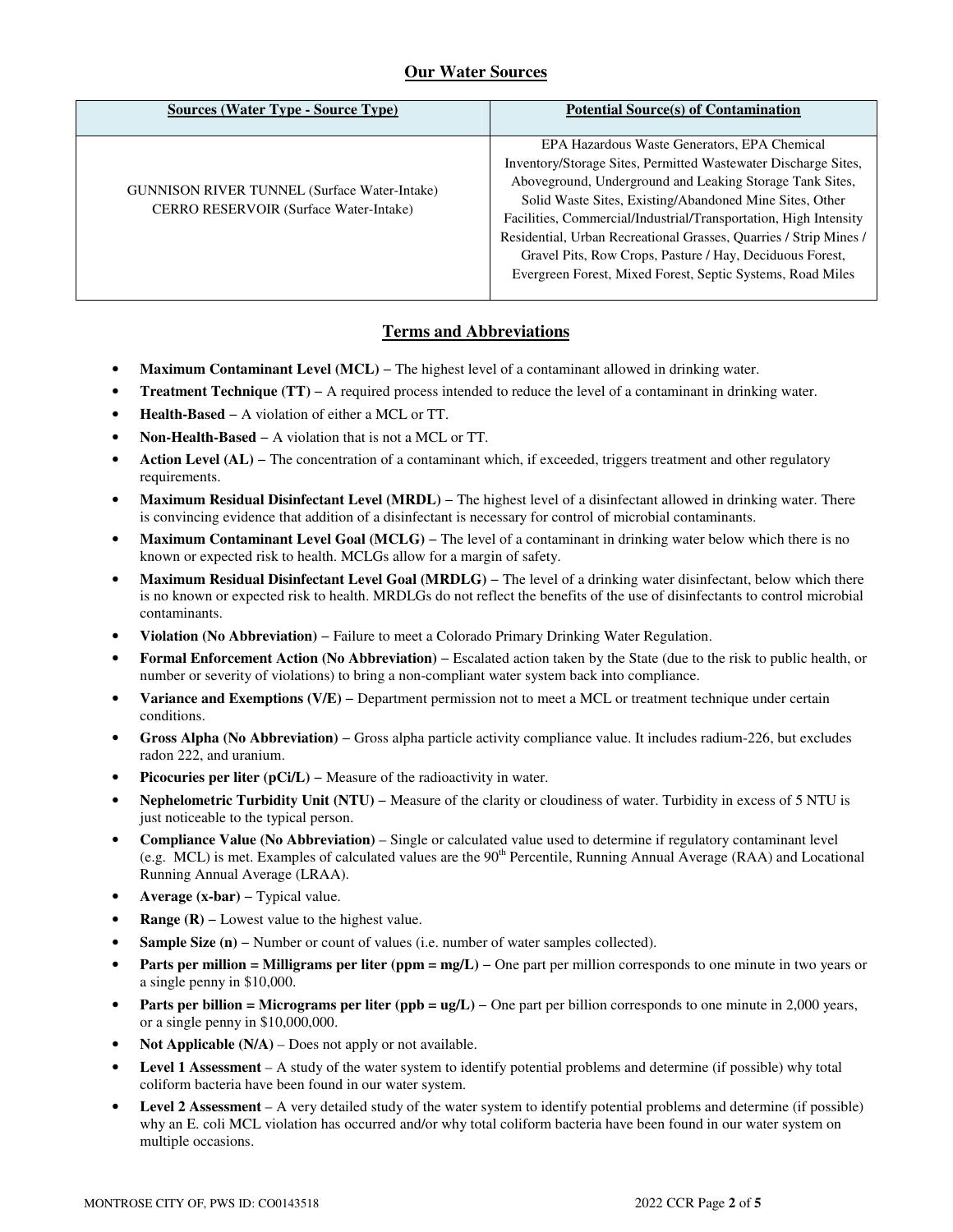### **Detected Contaminants**

MONTROSE CITY OF routinely monitors for contaminants in your drinking water according to Federal and State laws. The following table(s) show all detections found in the period of January 1 to December 31, 2021 unless otherwise noted. The State of Colorado requires us to monitor for certain contaminants less than once per year because the concentrations of these contaminants are not expected to vary significantly from year to year, or the system is not considered vulnerable to this type of contamination. Therefore, some of our data, though representative, may be more than one year old. Violations and Formal Enforcement Actions, if any, are reported in the next section of this report.

**Note:** Only detected contaminants sampled within the last 5 years appear in this report. If no tables appear in this section then no contaminants were detected in the last round of monitoring.

| Disinfectants Sampled in the Distribution System<br><b>TT Requirement:</b> At least 95% of samples per period (month or quarter) must be at least 0.2 ppm $OR$<br>If sample size is less than 40 no more than 1 sample is below 0.2 ppm<br><b>Typical Sources:</b> Water additive used to control microbes |                                      |                                                                     |                                                |                              |                               |             |  |  |  |
|------------------------------------------------------------------------------------------------------------------------------------------------------------------------------------------------------------------------------------------------------------------------------------------------------------|--------------------------------------|---------------------------------------------------------------------|------------------------------------------------|------------------------------|-------------------------------|-------------|--|--|--|
| <b>Disinfectant</b><br><b>Name</b>                                                                                                                                                                                                                                                                         | <b>Time Period</b><br><b>Results</b> |                                                                     | <b>Number of Samples</b><br><b>Below Level</b> | <b>Sample</b><br><b>Size</b> | <b>TT</b><br><b>Violation</b> | <b>MRDL</b> |  |  |  |
| Chloramine                                                                                                                                                                                                                                                                                                 | December, 2021                       | Lowest period percentage of samples<br>meeting TT requirement: 100% |                                                | 20                           | N <sub>0</sub>                | $4.0$ ppm   |  |  |  |

|                                        | Disinfection Byproducts Sampled in the Distribution System |         |                       |                              |                           |            |             |                                |                                             |  |  |
|----------------------------------------|------------------------------------------------------------|---------|-----------------------|------------------------------|---------------------------|------------|-------------|--------------------------------|---------------------------------------------|--|--|
| <b>Name</b>                            | Year                                                       | Average | Range<br>$Low - High$ | <b>Sample</b><br><b>Size</b> | Unit of<br><b>Measure</b> | <b>MCL</b> | <b>MCLG</b> | <b>MCL</b><br><b>Violation</b> | <b>Typical Sources</b>                      |  |  |
| Total<br>Haloacetic<br>Acids<br>(HAA5) | 2021                                                       | 23.78   | 17 to 32.9            | 8                            | ppb                       | 60         | N/A         | N <sub>0</sub>                 | Byproduct of drinking<br>water disinfection |  |  |
| Total<br>Trihalome<br>thanes<br>(TTHM) | 2021                                                       | 28.26   | 24.8 to 32.2          | 8                            | ppb                       | 80         | N/A         | N <sub>0</sub>                 | Byproduct of drinking<br>water disinfection |  |  |

| <b>Lead and Copper Sampled in the Distribution System</b> |                                |                                       |                              |                           |                                      |                                              |                                                           |                                                                               |  |  |
|-----------------------------------------------------------|--------------------------------|---------------------------------------|------------------------------|---------------------------|--------------------------------------|----------------------------------------------|-----------------------------------------------------------|-------------------------------------------------------------------------------|--|--|
| Contaminant<br><b>Name</b>                                | Time<br>Period                 | 90 <sup>th</sup><br><b>Percentile</b> | <b>Sample</b><br><b>Size</b> | Unit of<br><b>Measure</b> | $90^{\text{th}}$<br>Percentile<br>AL | <b>Sample</b><br><b>Sites</b><br>Above<br>AL | 90 <sup>th</sup><br>Percentile<br>AL<br><b>Exceedance</b> | <b>Typical Sources</b>                                                        |  |  |
| Copper                                                    | 07/11/2021<br>to<br>07/20/2021 | 0.42                                  | 30                           | ppm                       | 1.3                                  | $\theta$                                     | N <sub>o</sub>                                            | Corrosion of<br>household plumbing<br>systems; Erosion of<br>natural deposits |  |  |
| Lead                                                      | 07/11/2021<br>to<br>07/20/2021 | 2.3                                   | 30                           | ppb                       | 15                                   | $\Omega$                                     | N <sub>0</sub>                                            | Corrosion of<br>household plumbing<br>systems; Erosion of<br>natural deposits |  |  |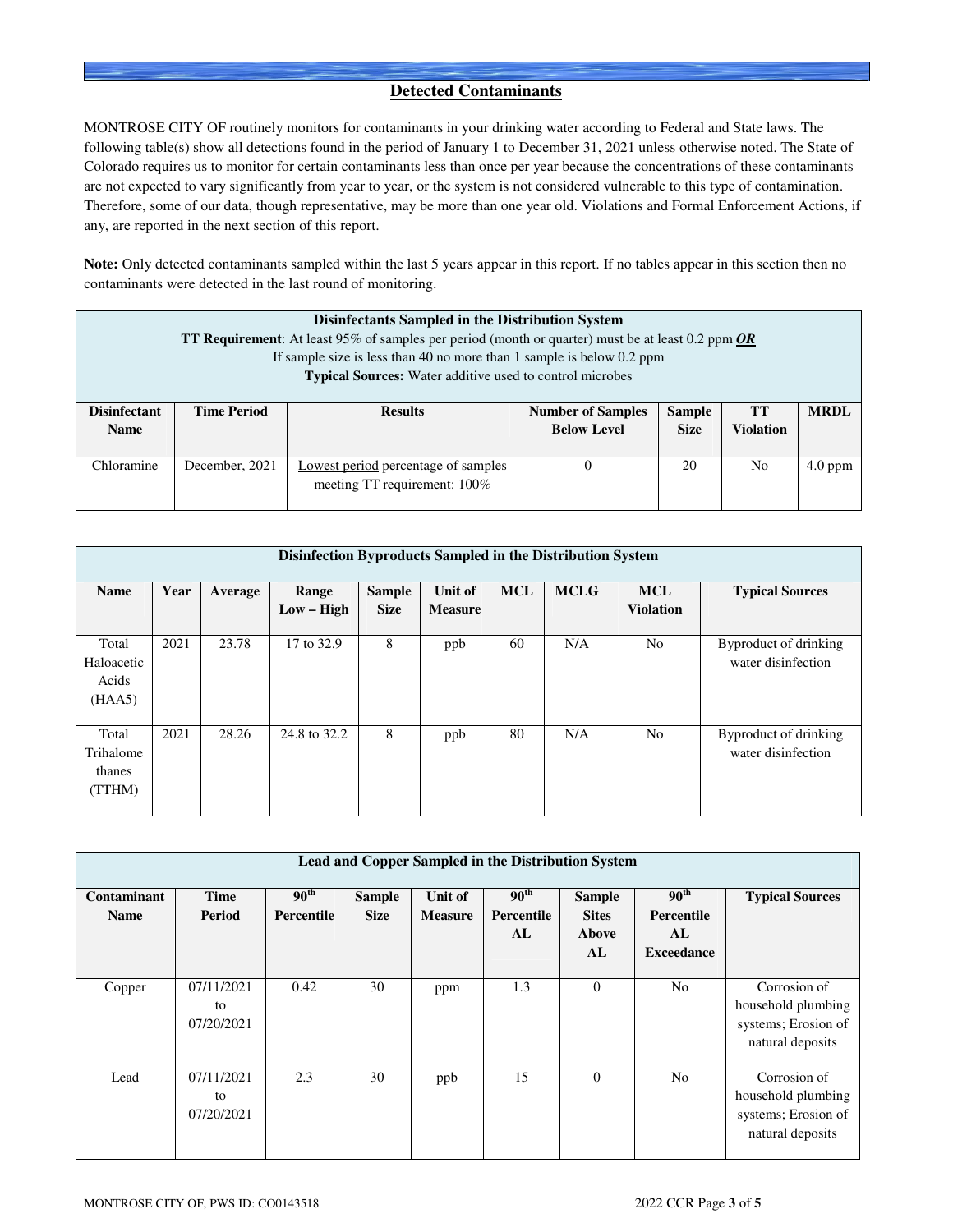| <b>Total Organic Carbon (Disinfection Byproducts Precursor) Removal Ratio of Raw and Finished Water</b> |                                                                                                                       |         |                  |               |                |                   |                  |                        |  |  |  |
|---------------------------------------------------------------------------------------------------------|-----------------------------------------------------------------------------------------------------------------------|---------|------------------|---------------|----------------|-------------------|------------------|------------------------|--|--|--|
|                                                                                                         |                                                                                                                       |         |                  |               |                |                   |                  |                        |  |  |  |
| Contaminant                                                                                             | Year                                                                                                                  | Average | Range            | <b>Sample</b> | Unit of        | <b>TT Minimum</b> | <b>TT</b>        | <b>Typical Sources</b> |  |  |  |
| <b>Name</b>                                                                                             |                                                                                                                       |         | $Low - High$     | <b>Size</b>   | <b>Measure</b> | Ratio             | <b>Violation</b> |                        |  |  |  |
|                                                                                                         |                                                                                                                       |         |                  |               |                |                   |                  |                        |  |  |  |
| <b>Total Organic</b>                                                                                    | 2021                                                                                                                  | 1.01    | $0.67$ to $1.37$ | 12            | Ratio          | 1.00              | N <sub>0</sub>   | Naturally present      |  |  |  |
| Carbon Ratio                                                                                            |                                                                                                                       |         |                  |               |                |                   |                  | in the                 |  |  |  |
|                                                                                                         |                                                                                                                       |         |                  |               |                |                   |                  | environment            |  |  |  |
|                                                                                                         |                                                                                                                       |         |                  |               |                |                   |                  |                        |  |  |  |
|                                                                                                         | *If minimum ratio not met and no violation identified then the system achieved compliance using alternative criteria. |         |                  |               |                |                   |                  |                        |  |  |  |
|                                                                                                         |                                                                                                                       |         |                  |               |                |                   |                  |                        |  |  |  |

|                            | <b>Summary of Turbidity Sampled at the Entry Point to the Distribution System</b> |                                                                                               |                                                                              |                               |                                  |  |  |  |  |  |  |
|----------------------------|-----------------------------------------------------------------------------------|-----------------------------------------------------------------------------------------------|------------------------------------------------------------------------------|-------------------------------|----------------------------------|--|--|--|--|--|--|
| Contaminant<br><b>Name</b> | <b>Sample</b><br>Date                                                             | <b>Level Found</b>                                                                            | <b>TT Requirement</b>                                                        | <b>TT</b><br><b>Violation</b> | <b>Typical</b><br><b>Sources</b> |  |  |  |  |  |  |
| Turbidity                  | Date/Month:<br>Oct                                                                | Highest single measurement:<br>$0.09$ NTU                                                     | Maximum 1 NTU for any single<br>measurement                                  | N <sub>0</sub>                | Soil Runoff                      |  |  |  |  |  |  |
| Turbidity                  | Month:<br>Dec                                                                     | Lowest monthly percentage of<br>samples meeting TT requirement<br>for our technology: $100\%$ | In any month, at least 95% of<br>samples must be less than 0.3<br><b>NTU</b> | N <sub>0</sub>                | Soil Runoff                      |  |  |  |  |  |  |

| Radionuclides Sampled at the Entry Point to the Distribution System |      |         |                       |                              |                           |            |             |                                |                                |  |  |
|---------------------------------------------------------------------|------|---------|-----------------------|------------------------------|---------------------------|------------|-------------|--------------------------------|--------------------------------|--|--|
| Contaminant<br><b>Name</b>                                          | Year | Average | Range<br>$Low - High$ | <b>Sample</b><br><b>Size</b> | Unit of<br><b>Measure</b> | <b>MCL</b> | <b>MCLG</b> | <b>MCL</b><br><b>Violation</b> | <b>Typical Sources</b>         |  |  |
| Gross Alpha                                                         | 2017 | 0.8     | $0.8$ to $0.8$        |                              | pCi/L                     | 15         | $\Omega$    | No                             | Erosion of<br>natural deposits |  |  |
| Combined<br>Radium                                                  | 2017 | 0.5     | $0.5 \text{ to } 0.5$ |                              | pCi/L                     | 5          | $\theta$    | N <sub>o</sub>                 | Erosion of<br>natural deposits |  |  |
| Combined<br>Uranium                                                 | 2017 | 0.46    | 0 to 0.92             | 2                            | ppb                       | 30         | $\theta$    | N <sub>o</sub>                 | Erosion of<br>natural deposits |  |  |

| Synthetic Organic Contaminants Sampled at the Entry Point to the Distribution System |      |         |                       |                              |                           |            |             |                                |                                      |  |
|--------------------------------------------------------------------------------------|------|---------|-----------------------|------------------------------|---------------------------|------------|-------------|--------------------------------|--------------------------------------|--|
| Contaminant<br><b>Name</b>                                                           | Year | Average | Range<br>$Low - High$ | <b>Sample</b><br><b>Size</b> | Unit of<br><b>Measure</b> | <b>MCL</b> | <b>MCLG</b> | <b>MCL</b><br><b>Violation</b> | <b>Typical Sources</b>               |  |
| Hexachlorocycl<br>opentadiene                                                        | 2021 | 0.03    | 0 to $0.06$           | 2                            | ppb                       | 50         | 50          | No                             | Discharge from<br>chemical factories |  |